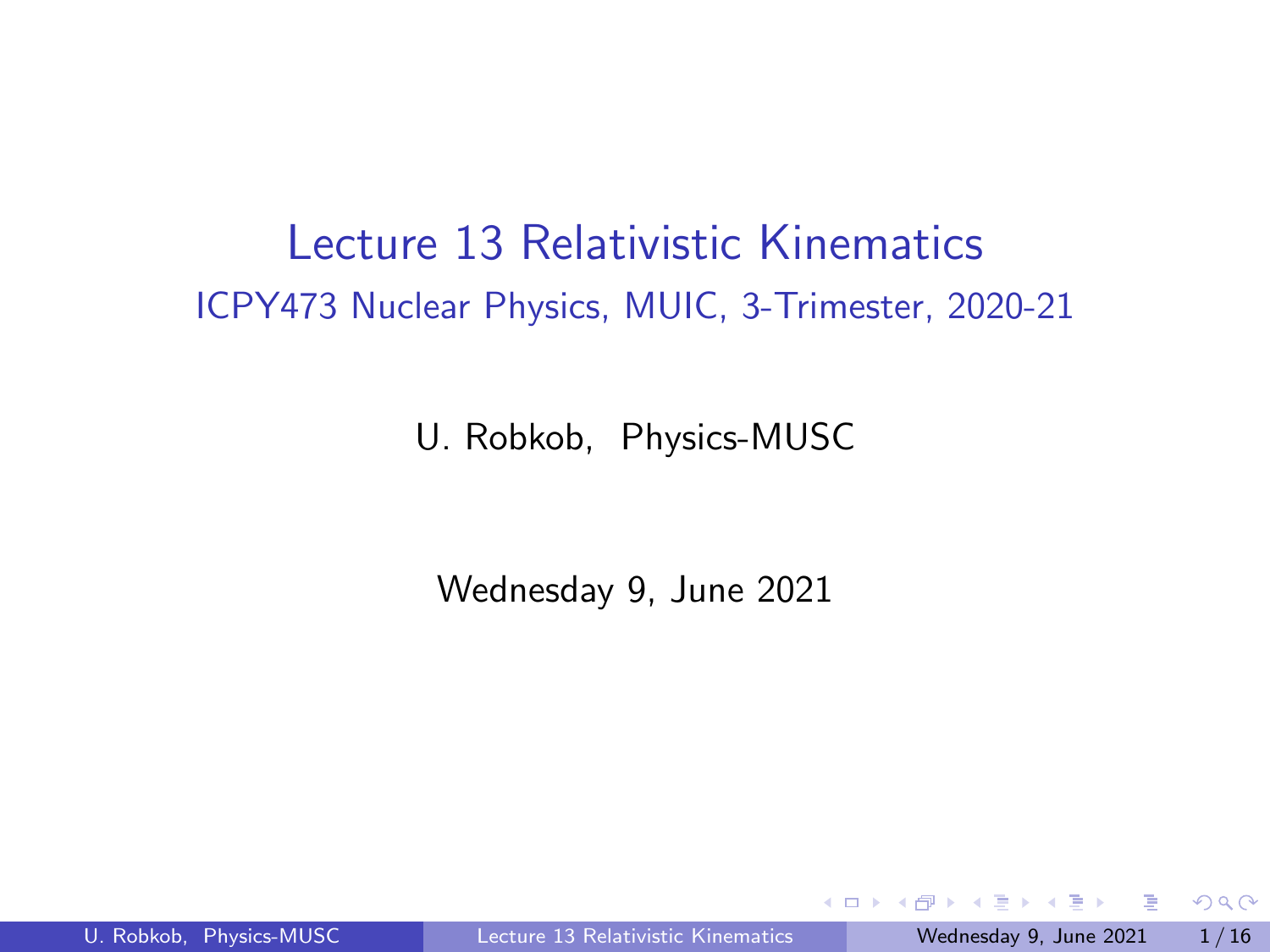# Special Relativity: SR

- Einstein's theory of special relativity, the two postulates:
	- $\triangleright$  Newton's theory still valid at high speed relative motion
	- $\blacktriangleright$  All observers observe the same light speed c
- **Two effects on our observation:** 
	- $\blacktriangleright$  time dilation

$$
\Delta t = \gamma \Delta t_0, \ \gamma = \frac{1}{\sqrt{1 - \beta^2}}, \ \beta = \frac{v}{c}
$$

where  $\gamma$  is called Lorentz factor, and  $\Delta t_0$  is called proper time

 $\blacktriangleright$  length contraction

$$
\Delta I = \frac{1}{\gamma} \Delta I_0
$$

where  $\Delta l_0$  is called *proper length*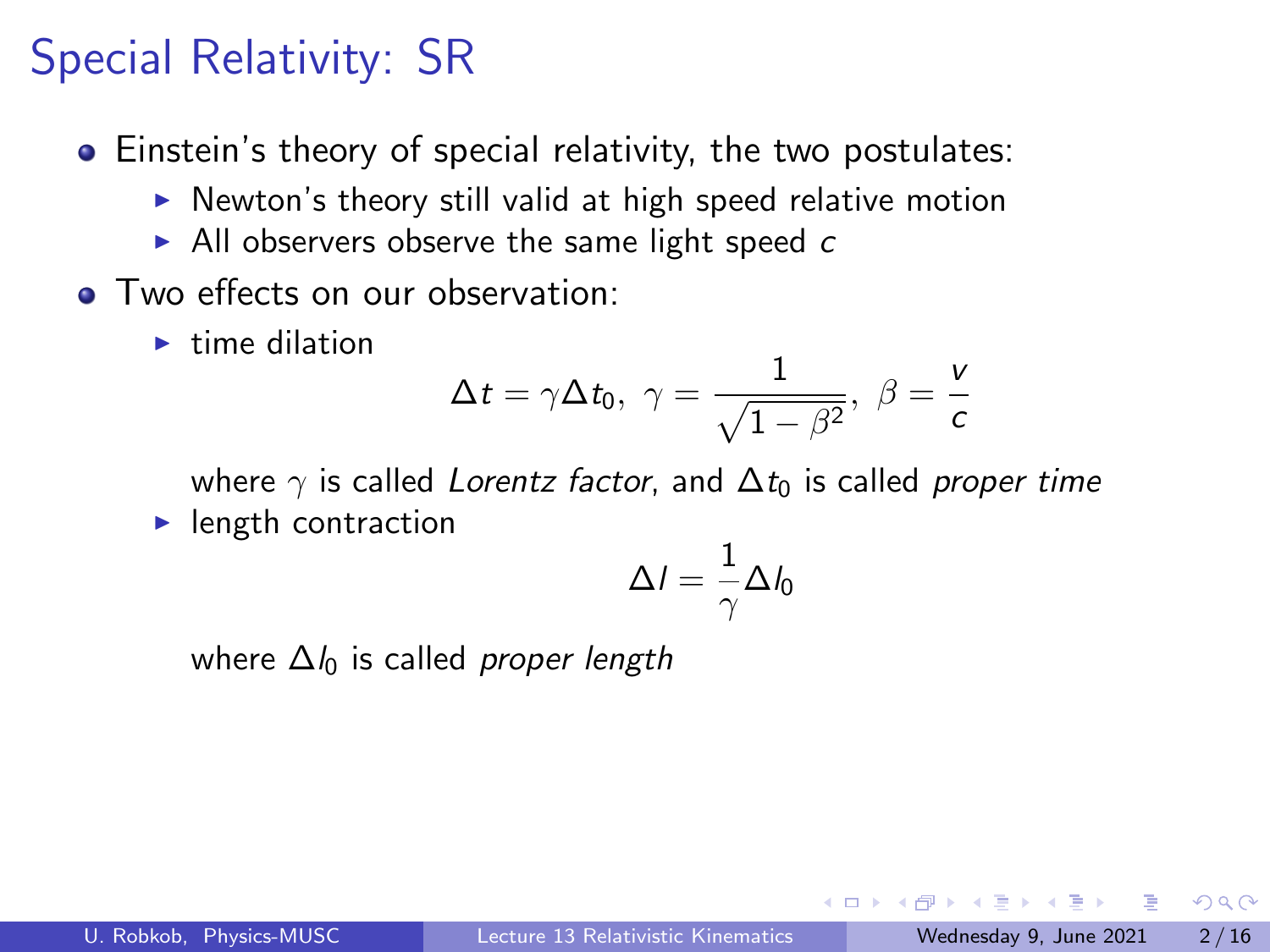• Mathematics of SR: four dimensional Minkowski space  $\mathcal{M}^4$ 

$$
x \in \mathcal{M}^4, \ x = x^{\mu} e_{\mu}, \ x^{\mu} = (x^0, x^1, x^2, x^3) \tag{1}
$$

Lorentz transformation  $x \to x'$ , with relative motion in 3-direction:

$$
x'^0 = \gamma(x^0 - \beta x^3), \ x'^3 = \gamma(x^3 - \beta x^0), \ x'^1 = x^1, \ x'^2 = x^2 \qquad (2)
$$

with  $x^0=ct, x^1=x, x^2=y, x^3=z$ , we find that  $\blacktriangleright$   $x^3 = 0 \rightarrow x^0 = t_0 \rightarrow x'^0 = t' = \gamma t_0$ , time dilation  $\blacktriangleright \;$   $x^0=0 \rightarrow x^3 \neq l_0, \; x'^0=l_0 \rightarrow x^3=l=\frac{1}{\gamma}l_0.$  length contraction (results from simultaneity)

• Lorentz invariant quantity:

$$
x^{2} = (x^{0})^{2} - (x^{1})^{2} - (x^{2})^{2} - (x^{3})^{2} = (x'^{2})_{rest} = \tau^{2}
$$

where  $\tau = t_0$  proper time

 $QQQ$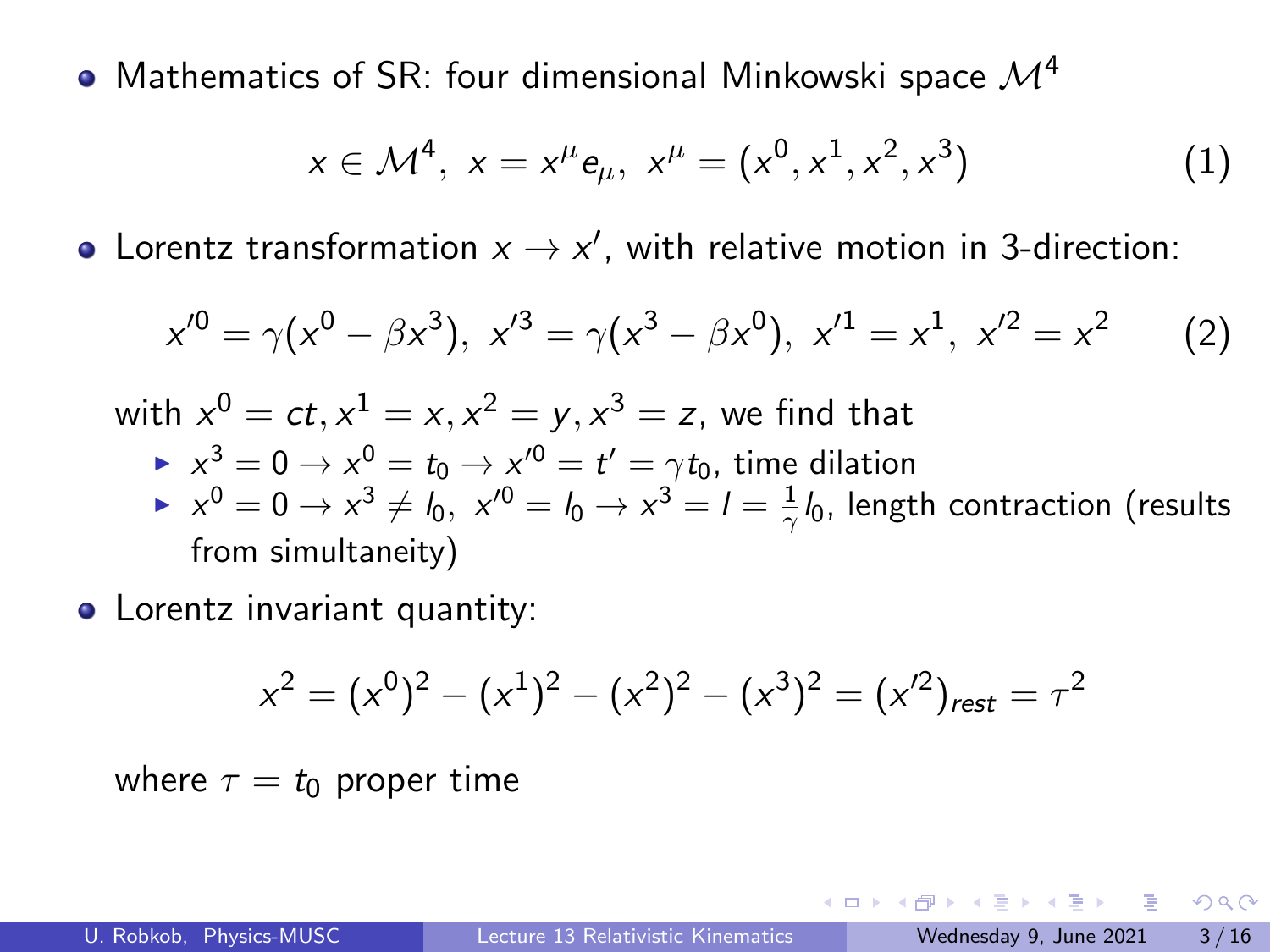- **e** Relativistic kinematics:
	- $\blacktriangleright$  4-position

$$
x^{\mu}=(ct,\vec{x}), x^2=\tau^2
$$

 $\blacktriangleright$  4-velocity

$$
v^{\mu} = \frac{dx^{\mu}}{d\tau} = \gamma \frac{dx^{\mu}}{dt} = \gamma(c, \vec{v}), \ v^2 = c^2
$$

 $\blacktriangleright$  4-momentum

$$
p^{\mu} = m v^{\mu} = (\gamma mc, \gamma m \vec{v}) = (E/c, \vec{p})
$$

$$
p^2 = m^2 c^2 = E^2/c^2 - \vec{p}^2 \rightarrow E^2 = \vec{p}^2 c^2 + m^2 c^4
$$

We have used the fact that  $E=\gamma mc^2$ , and we observe relativistic momentum  $\vec{p} = \gamma m \vec{v}$ .

• Some useful relations

$$
\gamma = \frac{E}{mc^2}, \ \vec{\beta} = \frac{\vec{v}}{c} = \frac{\vec{p}}{E}
$$

4 0 F

 $QQ$ 

目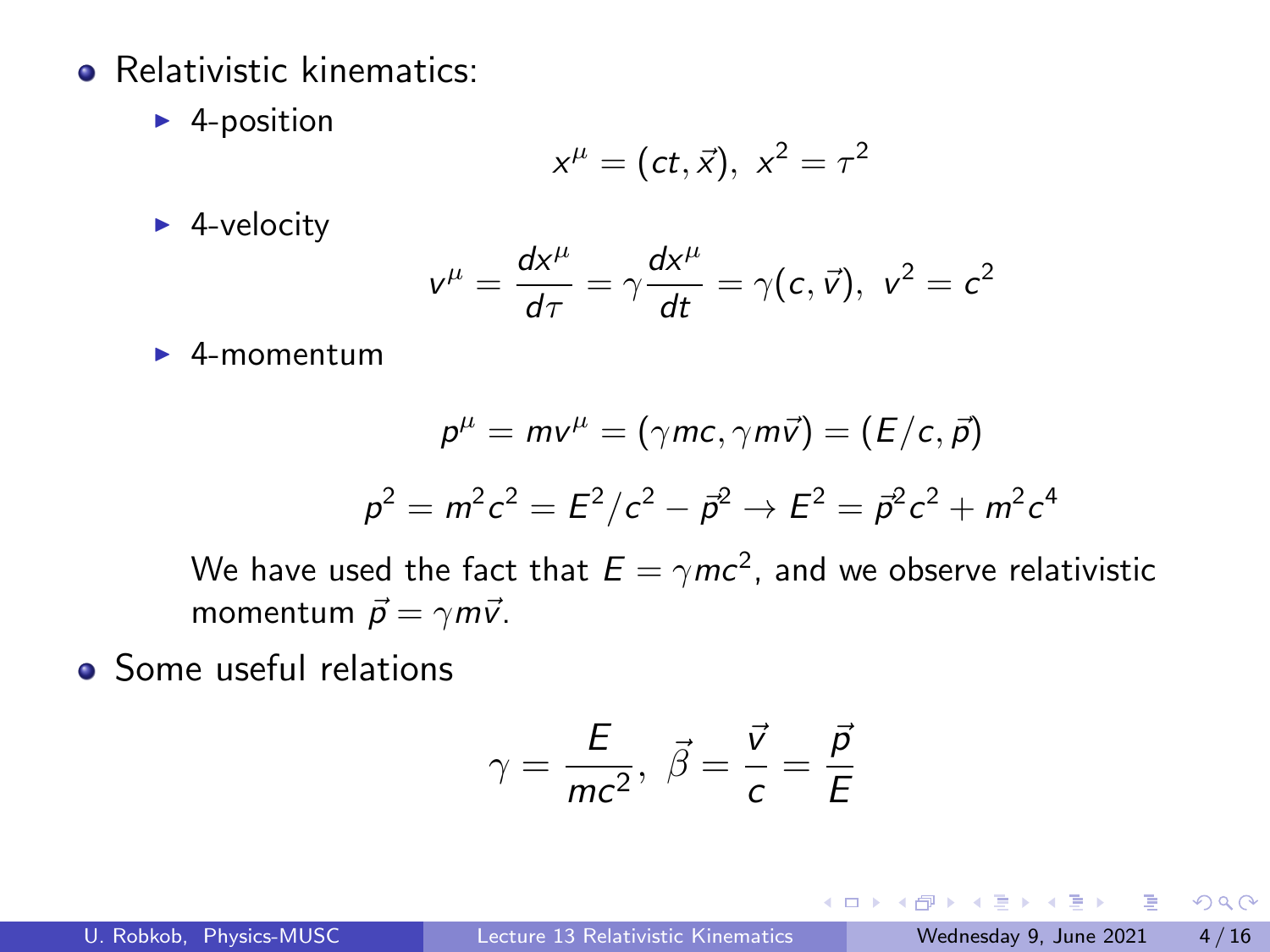#### Decays of Unstable Particles

One-to-two particle decay, with decay equation

 $X \rightarrow Y_1 + Y_2$ 

Conserve energy-momentum  $\rho^\mu=(p_1+p_2)^\mu$ 

• In the rest (CM) frame of X-particle

$$
p_x^{\mu} = (M_x, 0, 0, 0), \ p_1^{\mu} = (E_1, \vec{p}), \ p_2^{\mu} = (E_2, -\vec{p})
$$
(3)

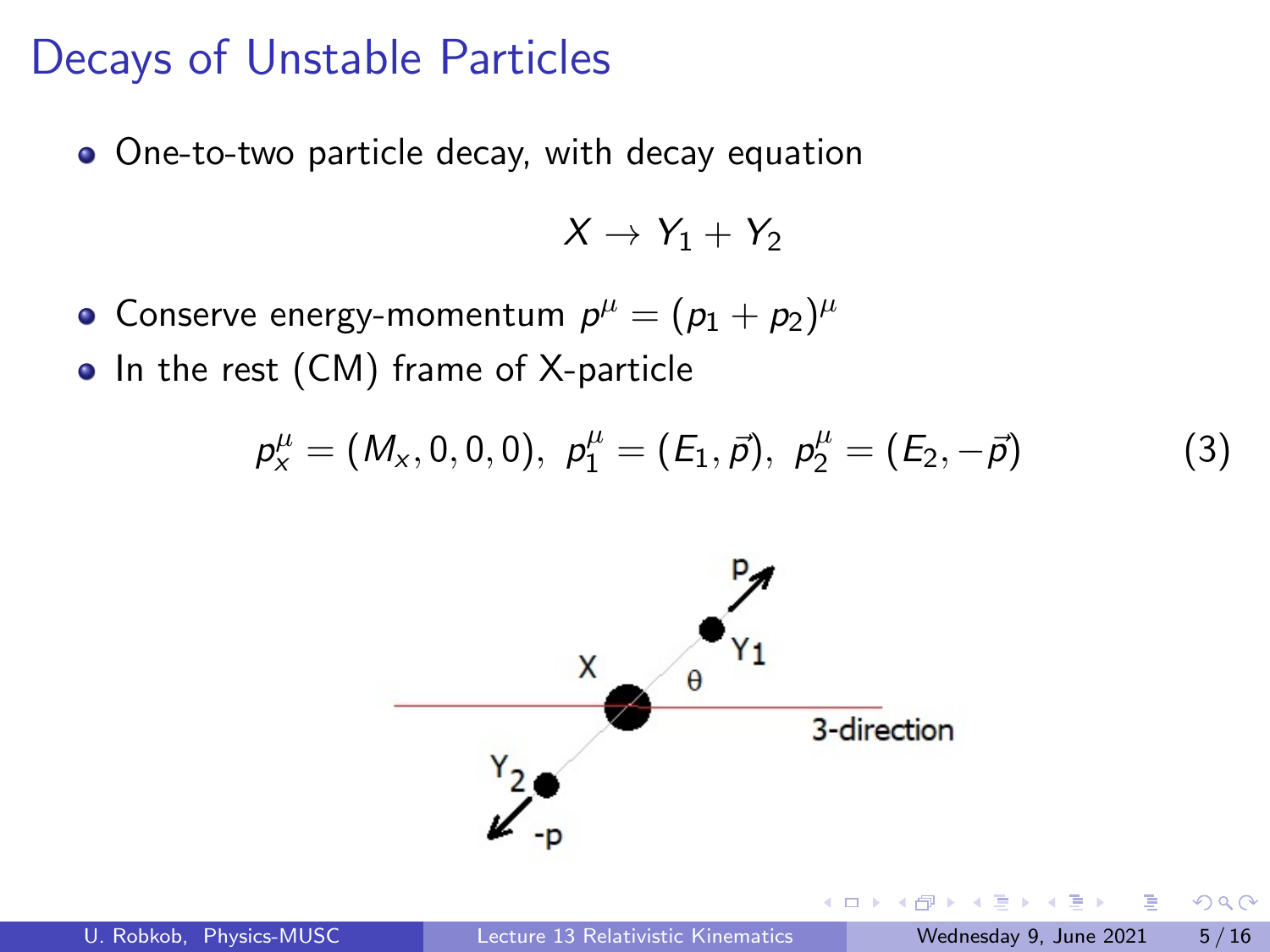**•** From energy-momentum conservation

$$
M_x = E_1 + E_2 = \sqrt{m_1^2 - p^2} + \sqrt{m_2^2 - p^2}
$$
 (4)

 $\bullet$  Square both sides two times, and solve for p, we get

$$
p = \frac{1}{2M}\sqrt{(M^2 - (m_1 + m_2)^2)(M^2 - (m_1 - m_2)^2)}
$$
(5)

This shows that the decay can occur iff  $M > m_1 + m_2$ • Use (5) in (4) to solve for  $E_1, E_2$ , we get

$$
E_1 = \frac{1}{2M}(M^2 + m_1^2 - m_2^2)
$$
\n
$$
E_2 = \frac{1}{2M}(M^2 - m_1^2 + m_2^2)
$$
\n(6)

• For special case of  $m_1 = m_2 = m$ , we have

$$
\rightarrow p = \frac{1}{2M} \sqrt{M^2 - 4m^2}, E_1 = E_2 = \frac{1}{2}M
$$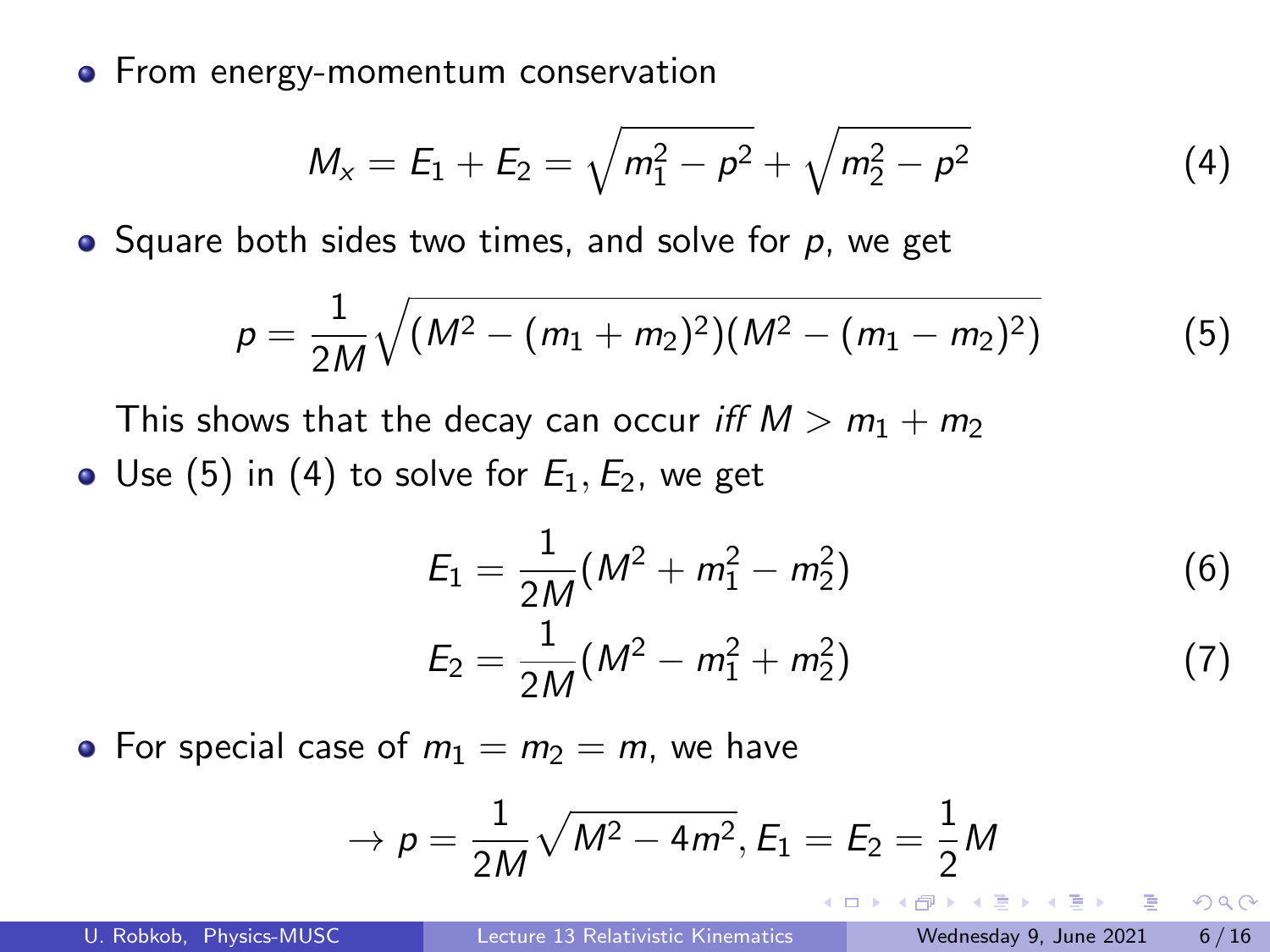For example of a decay  $K^0 \rightarrow \pi^+ + \pi^-$ 

$$
M(K^0)=500MeV, m(\pi^{\pm})=140MeV
$$

$$
\rightarrow p = 207 MeV/c, \,\, E = 250 MeV
$$

In the LAB frame, X-particle may comes in with some energy  $E'$  and momentum  $p'$  in 3-direction.



 $-111$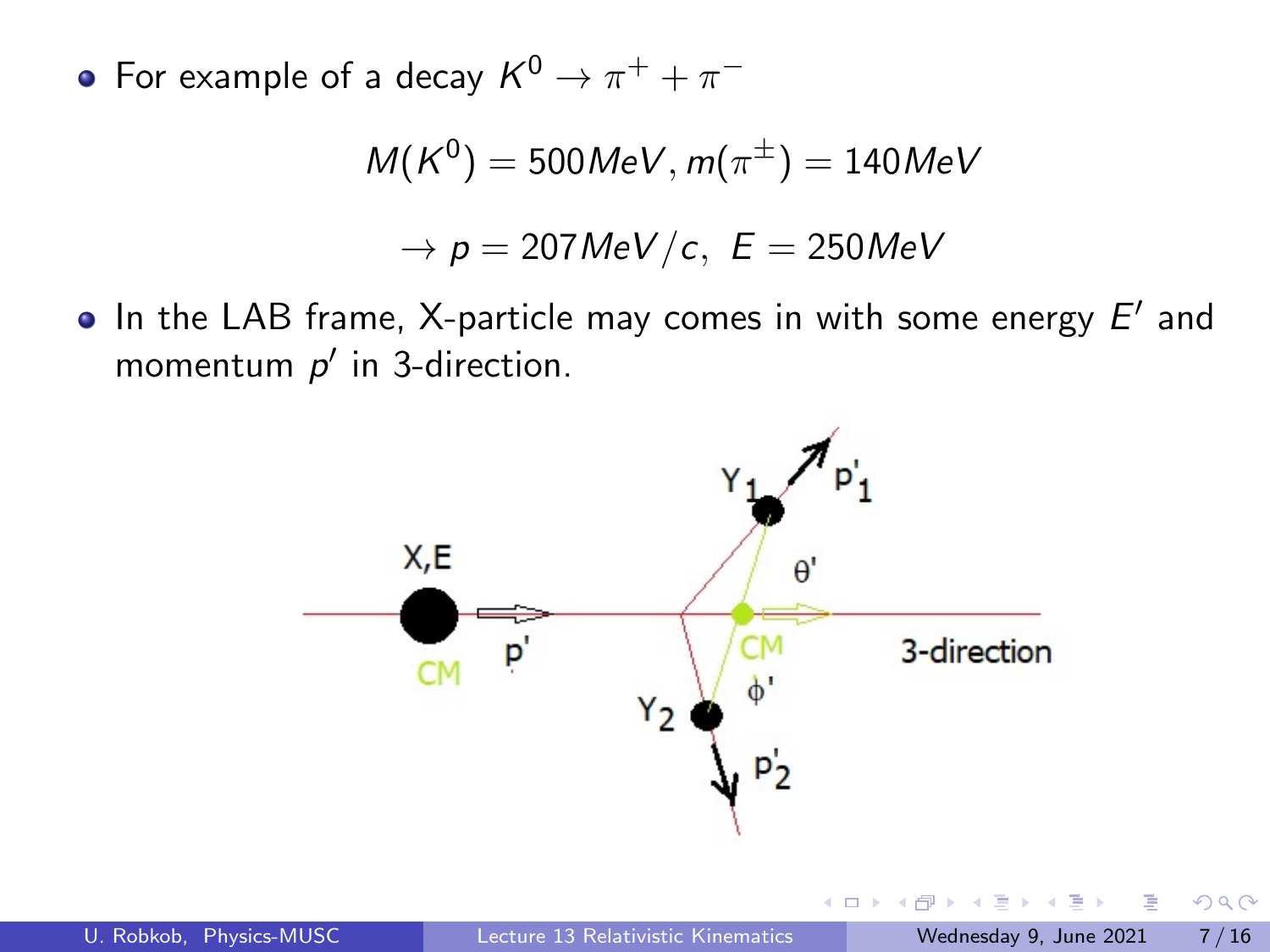- All information in CM-frame will transferred to LAB-frame by Lorentz transformations, i.e.,  $Y_1$  particle informations
	- $\blacktriangleright$  CM-frame:

$$
p_1^\mu = (E_1, p_{1\perp}, p_{1||}), p_{1\perp} = p \sin \theta, p_{1||} = p \cos \theta
$$

 $\blacktriangleright$  LAB-frame:

$$
{p'_1}^\mu = ({E'_1},{p'_1}_\perp,{p'_1}_\parallel),\,\, p'_1_\perp = p'_1\sin\theta',\,\, p'_{1\parallel} = p'_1\cos\theta'
$$

 $\blacktriangleright$  Lorentz factor (determined from X particle):

$$
p'' = (E', 0, 0, p'), \ \gamma = \frac{E'}{M}, \ \beta = \frac{p'}{E'}
$$

 $\blacktriangleright$  LT (c=1)  $\mathcal{E}_1' = \gamma(\mathcal{E}_1 + \beta p_{1||}), \; \mathcal{p}_{1||}' = \gamma(p_{1||} + \beta \mathcal{E}_1), \; \mathcal{p}_{1\perp}' = p_{1\perp}$ 

$$
\frac{p'_{1\perp}}{p'_{1||}} = \tan \theta' = \frac{p_1 \sin \theta}{\gamma p_1 \cos \theta + \beta E_1} = \frac{\sin \theta}{\gamma \cos \theta + \beta/\beta_1}, \ \beta_1 = \frac{p_1}{E_1}
$$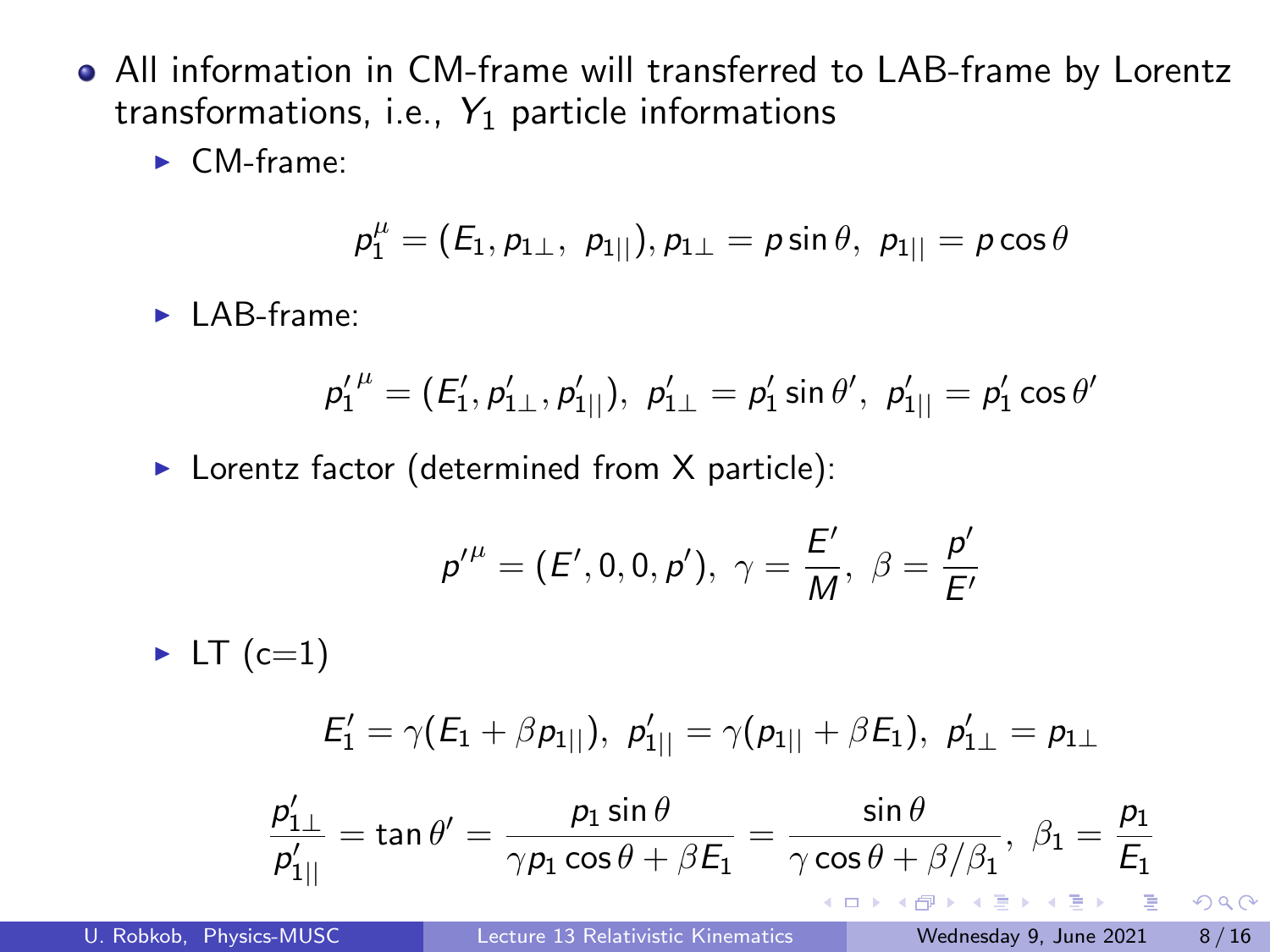Form an example of a decay  $\mathcal{K}^{0}\rightarrow\pi^{+}+\pi^{-}$ , let  $\theta=\pi/2$  in CM-frame, then we have

$$
p_{1||}=0, p_{1\perp}=p_1=207\text{MeV}/c, \ E_1=250\text{MeV}
$$

Let  $E^\prime(\mathcal{K}^0)=1$ GeV in the LAB frame, so that

$$
p' = 866 MeV/c
$$
,  $\gamma = \frac{1000}{500} = 2$ ,  $\beta = \frac{866}{1000} = 0.866$ 

• Apply LT for  $Y_1$  particle

$$
E'_1 = \gamma (E_1 + \beta p_{1||}) = 2(250) = 500 MeV
$$
  
\n
$$
p'_1 \perp = \gamma (p_{1||} + \beta E_1) = (2)(0.866)(250) = 433 MeV/c
$$
  
\n
$$
p'_{1\perp} = p_{1\perp} = 207 MeV/c \rightarrow p'_1 = 479 MeV/c
$$
  
\n
$$
\tan \theta' = \frac{\beta_1}{\beta} = 0.956 \rightarrow \theta' = 43.7^0
$$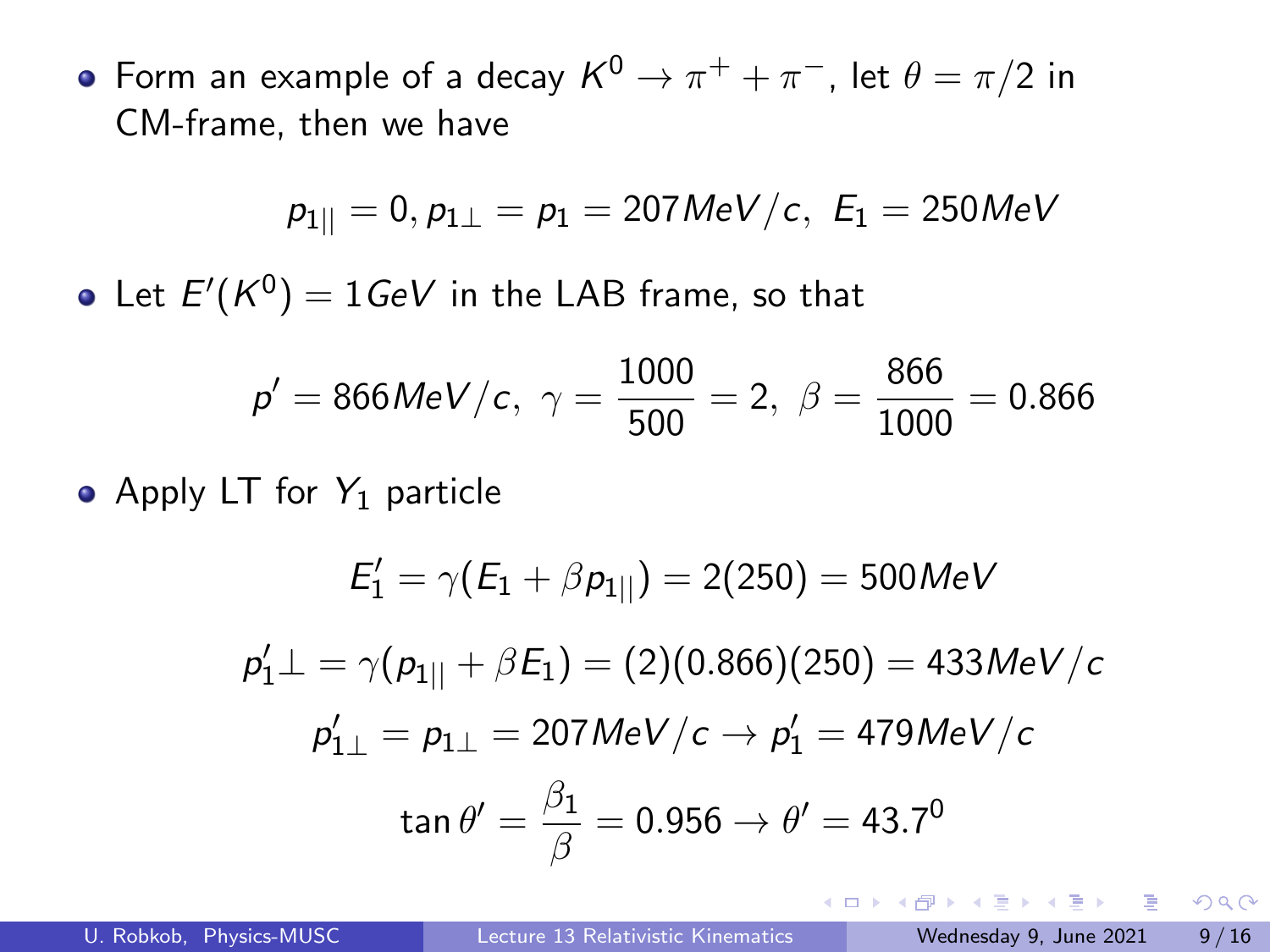### Decay Rate and Lifetime

• From Fermi's golden rule  $(\hbar = 1)$ 

$$
W_{fi} = 2\pi |V_{fi}|^2 \rho(E_f)
$$
 (8)

where  $V_{fi}$  is interaction matrix, which is not Lorentz invariant quantity,  $\rho(E_f)$  is density of final state, i.e.,

$$
\rho(E_f) = \left(\frac{dn}{dE}\right)_{E_f} = \int \frac{dn}{dE} \delta(E_i - E) dE, \ E_i = E_f \tag{9}
$$

$$
\rightarrow W_{fi}=2\pi\int|V_{fi}|^2\delta(E_i-E)dn \qquad (10)
$$

• From basic QM, we know that

$$
dn = \frac{d^3 \vec{p}}{(2\pi)^3}, \text{ with the fact that } E = E_1 + E_2 \qquad (11)
$$

$$
\to W_{fi} = 2\pi \int |V_{fi}|^2 \delta(E_i - E_1 - E_2) \frac{d^3 \vec{p}_1}{(2\pi)^3} \qquad (12)
$$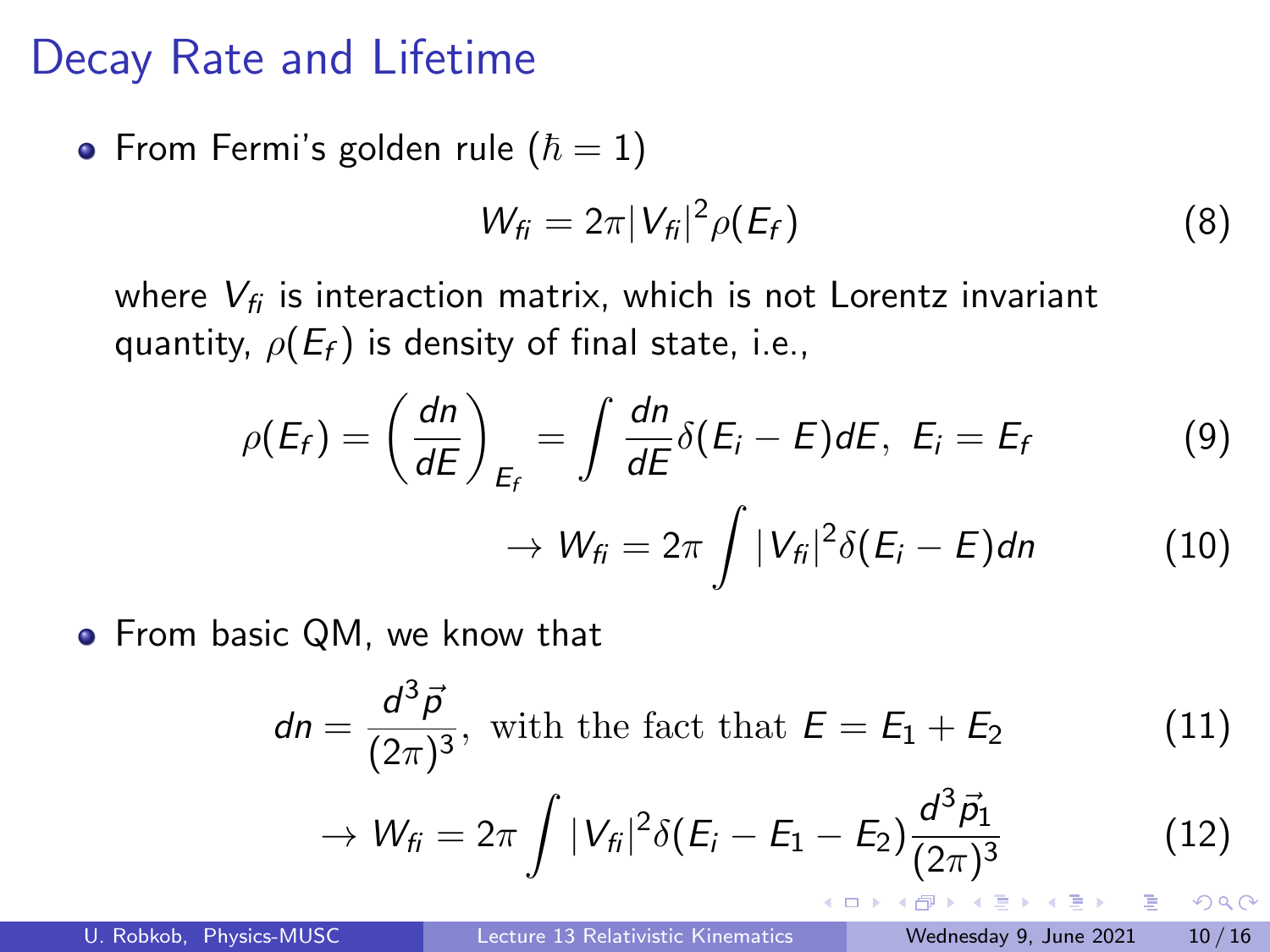• From momentum conservation  $\vec{p}_i = \vec{p}_1 + \vec{p}_2$ , we insert this into (12) as a constraint condition as

$$
W_{fi} = (2\pi)^4 \int |V_{fi}|^2 \delta(E_i - E_1 - E_2) \delta^{(3)}(\vec{p}_i - \vec{P}_1 - \vec{P}_2) \frac{d^3 \vec{P}_1}{(2\pi)^3} \frac{d^3 \vec{P}_2}{(2\pi)^3}
$$
(13)

• Now replace  $V_{fi}$  with the Lorentz invariant one, using the fact that

$$
\langle \psi_{\text{NR}} | \psi_{\text{NR}} \rangle = 1 \text{ but } \langle \psi'_{\text{R}} | \psi'_{\text{R}} \rangle = 2E(14)
$$
  
\n
$$
\rightarrow |\psi'_{\text{R}}\rangle = \sqrt{2E} |\psi_{\text{NR}}\rangle, \text{ and } M_{\text{fi}} = \langle \psi'_1 \psi'_2 | V | \psi'_i \rangle = \sqrt{2E_1 2E_2 2E_i} V_{\text{fi}}(15)
$$
  
\nApply into (13), we have

$$
W_{fi} = \frac{(2\pi)^4}{2E_i} \int |M_{fi}|^2 \delta(E_i - E_1 - E_2) \delta^{(3)}(\vec{p}_1 - \vec{P}_1 - \vec{P}_2)
$$

$$
\times \frac{d^3 \vec{p}_1}{(2\pi)^3 2E_1} \frac{d^3 \vec{p}_2}{(2\pi)^3 2E_2}
$$
(16)

- 3

 $\Omega$ 

イロト イ押ト イヨト イヨト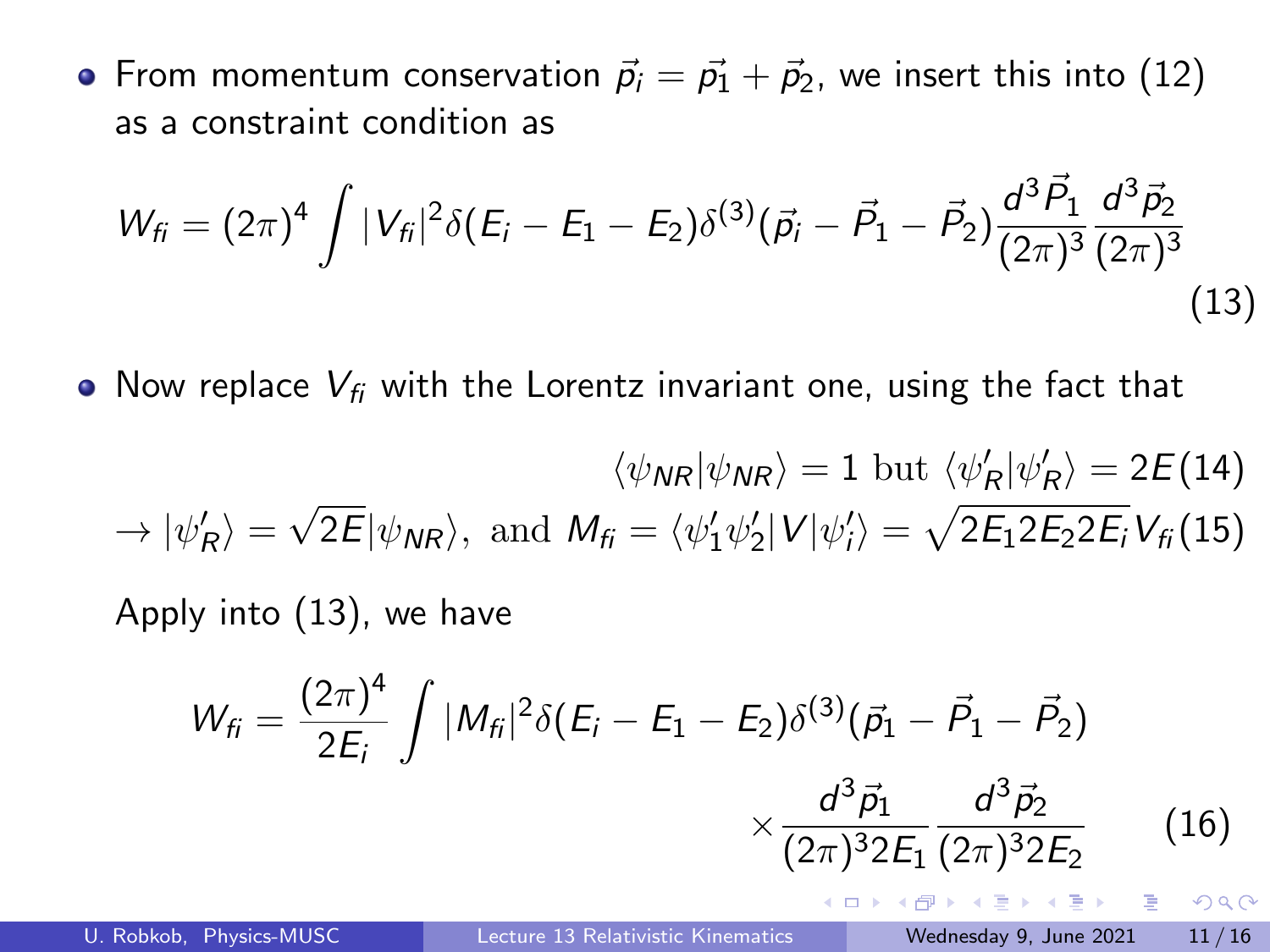• Note that

$$
\frac{d^3\vec{p}_1}{(2\pi)^3 2E_1} \frac{d^3\vec{p}_2}{(2\pi)^3 2E_2} = LIPS
$$

where  $LIPS = Lorentz$  invariant phase space integral of the final states.

÷.

 $299$ 

 $4$  ロ }  $4$   $\overline{m}$  }  $4$   $\overline{m}$  }  $4$   $\overline{m}$  }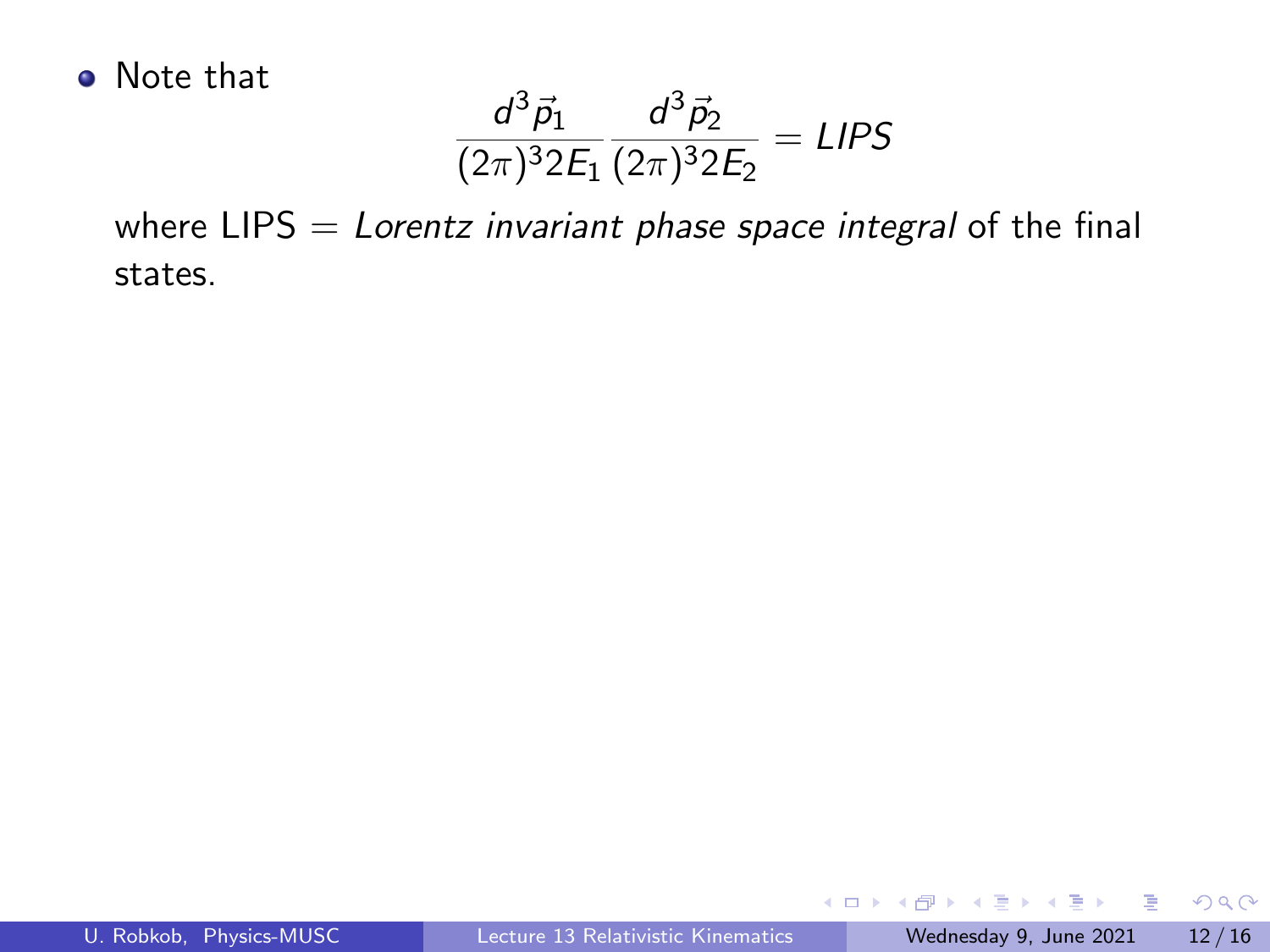• Note that

$$
\frac{d^3\vec{p}_1}{(2\pi)^3 2E_1} \frac{d^3\vec{p}_2}{(2\pi)^3 2E_2} = LIPS
$$

where  $LIPS = Lorentz$  invariant phase space integral of the final states.

• Let us determine  $W_{fi}$  in (16) in the CM-frame, here we have

$$
p_i^\mu=(M,0,0,0),\,\, p_1^\mu=(E_1,\vec{p}),\,\, p_2^\mu=(E_2,-\vec{p})
$$

So that

$$
W_{fi} = \frac{1}{8\pi^2 M} \int |M_{fi}|^2 \delta(M - E_1 - E_2) \delta^{(3)}(\vec{p}_1 + \vec{p}_2) \frac{d^3 \vec{p}_1}{2E_1} \frac{d^3 \vec{p}_2}{2E_2} \quad (17)
$$

$$
= \frac{1}{32\pi^2 M} \int |M_{fi}|^2 \delta(M - E_1 - E_2) \frac{d^3 \vec{p}_1}{E_1 E_2} \quad (18)
$$

4 0 F

э

 $QQ$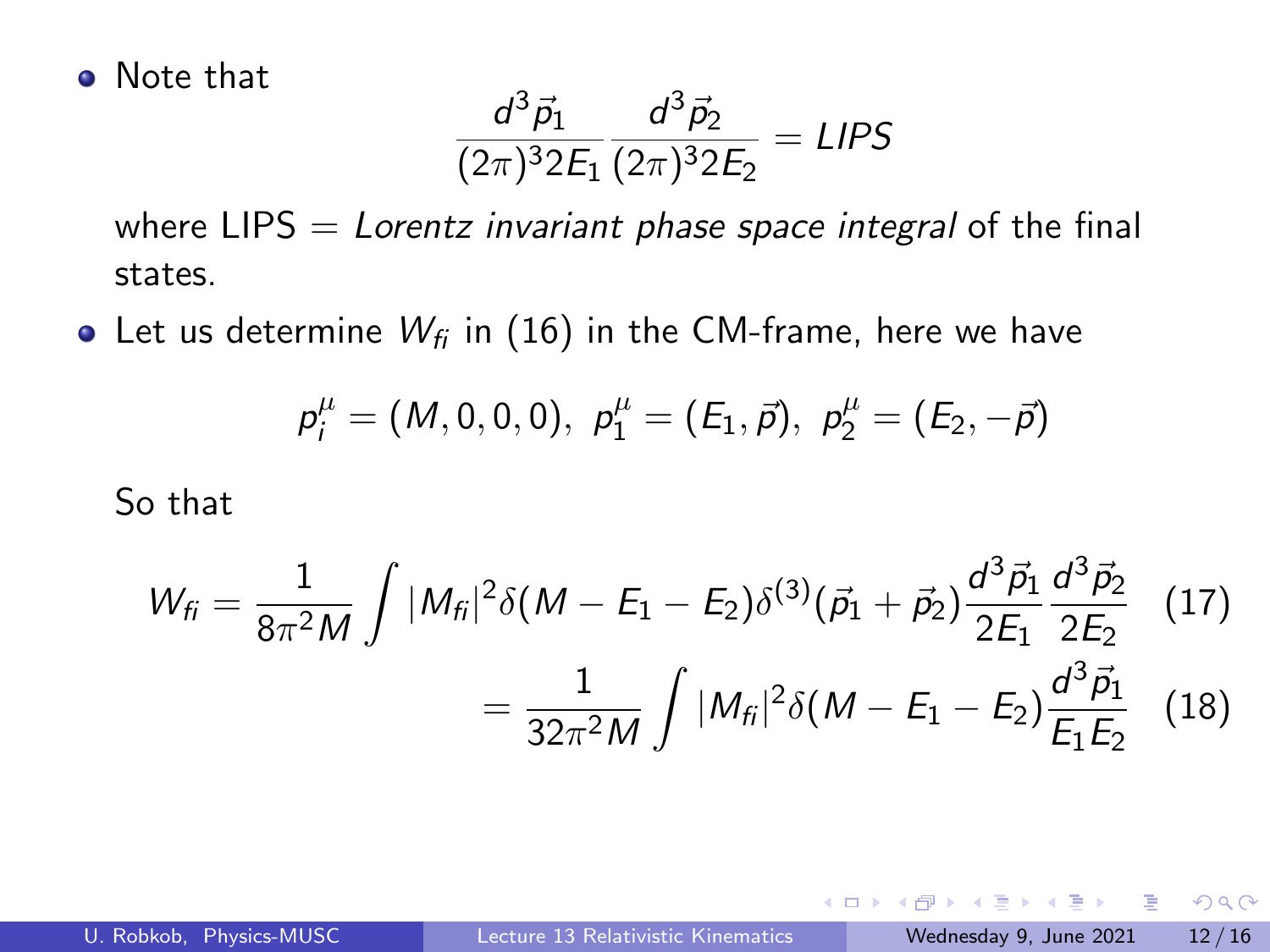Using the fact that  $E=\sqrt{\rho^2+m^2}$ , and rewrite  $d^3\vec p$  is spherical coordinate, we have from (18)

$$
W_{fi} = \frac{1}{32\pi^2 M} \int |M_{fi}|^2 \delta \left( M - \sqrt{p^2 + m_1^2} - \sqrt{p^2 + m_2^2} \right) \times \frac{p^2 d\rho d\Omega}{\sqrt{p^2 + m_1^2} \sqrt{p^2 + m_2^2}} \qquad (19)
$$

÷ **IN** 

**ALCOHOL:** 

4 0 8

 $QQ$ 

目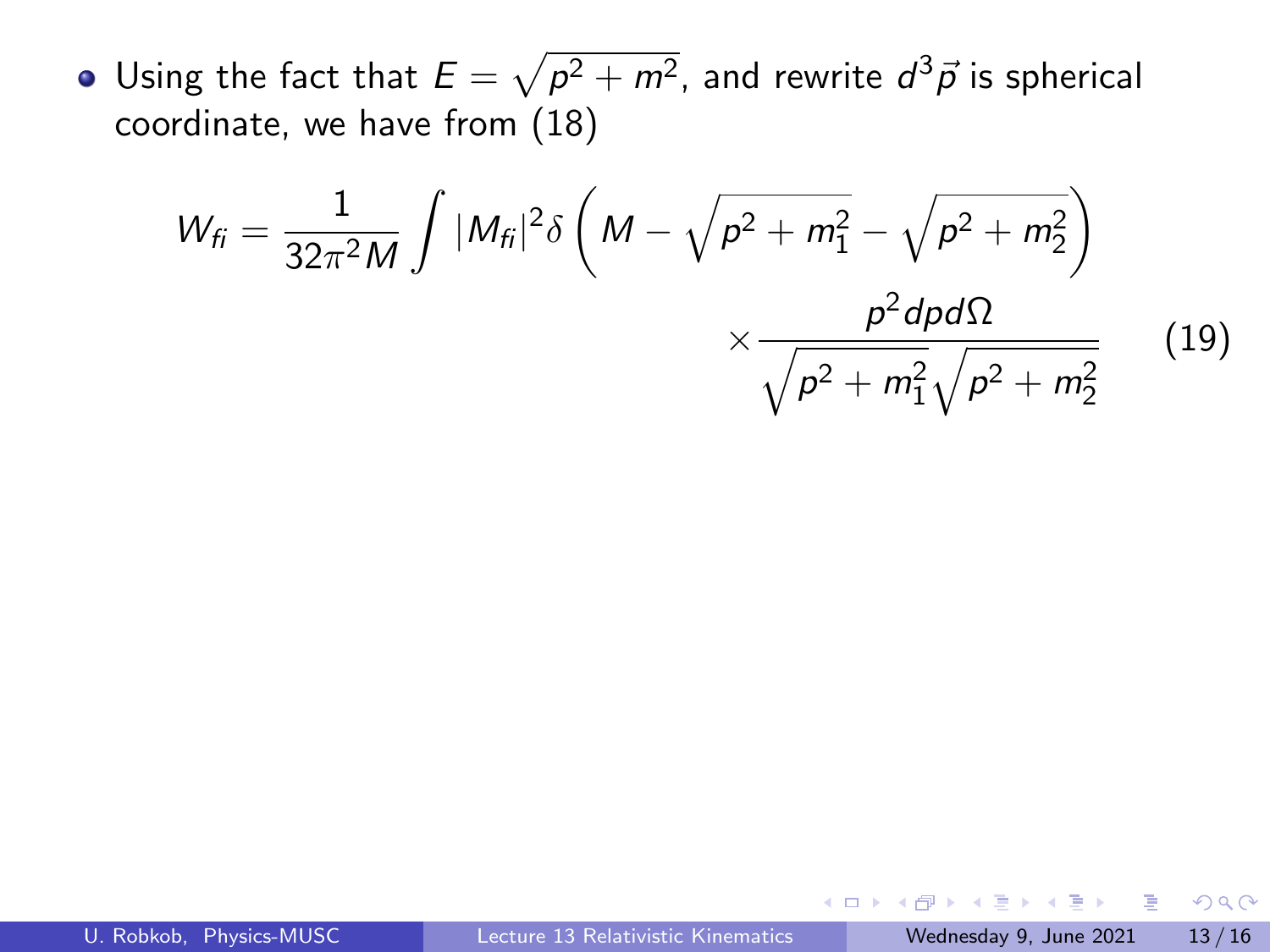Using the fact that  $E=\sqrt{\rho^2+m^2}$ , and rewrite  $d^3\vec p$  is spherical coordinate, we have from (18)

$$
W_{fi} = \frac{1}{32\pi^2 M} \int |M_{fi}|^2 \delta \left( M - \sqrt{p^2 + m_1^2} - \sqrt{p^2 + m_2^2} \right) \times \frac{p^2 dp d\Omega}{\sqrt{p^2 + m_1^2} \sqrt{p^2 + m_2^2}} \qquad (19)
$$

• Let us do calculation of the integral

$$
I=\int I(p)g(p)\delta(f(p))dp
$$

where

$$
g(p) = \frac{p^2}{E_1 E_2}, \ f(p) = M - \sqrt{p^2 + m_1^2} - \sqrt{p^2 + m_2^2}
$$

4 0 F

э

 $QQ$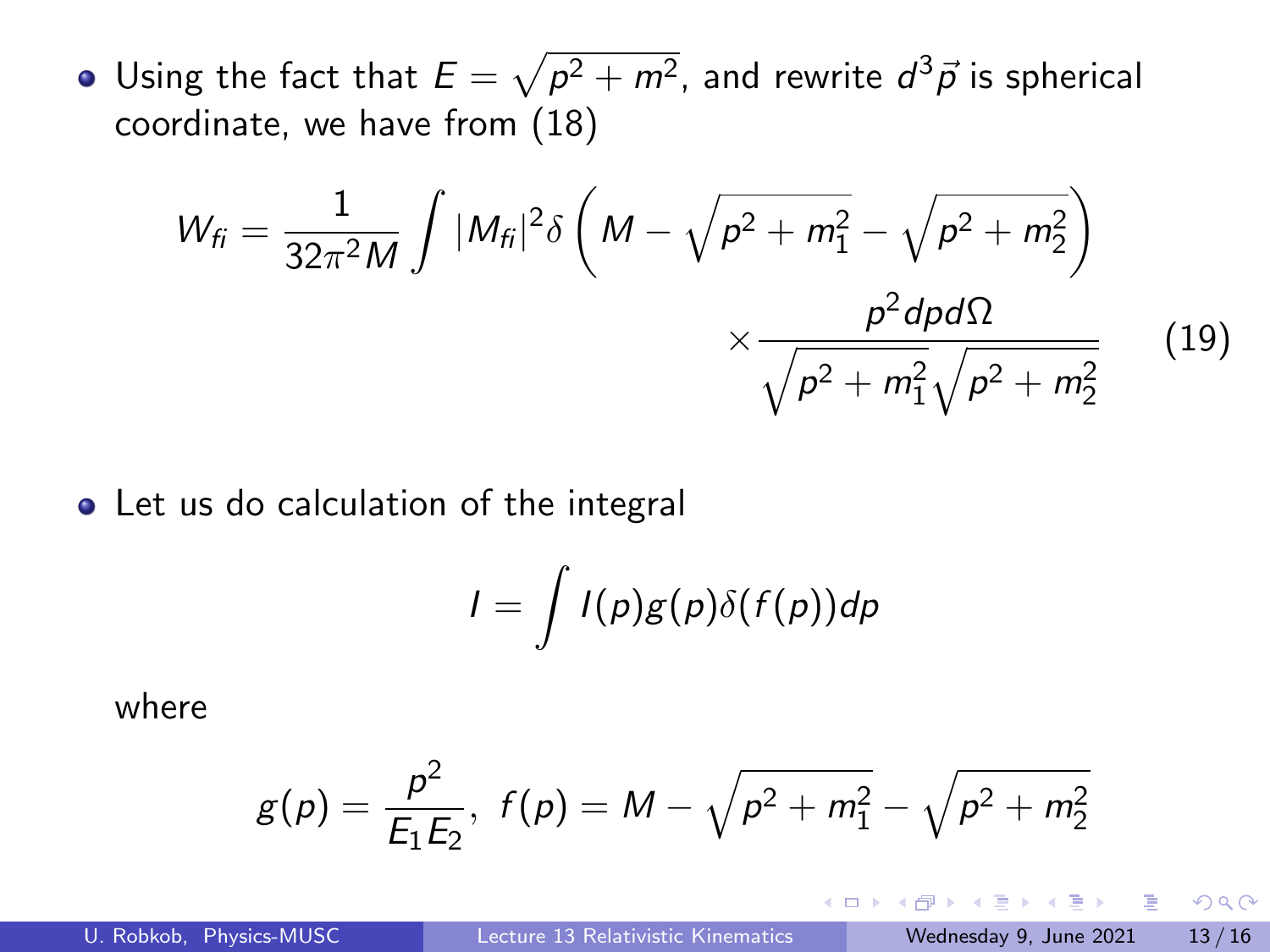Let  $f(p^*)=0$ , we can observe that

$$
p^* = \frac{1}{2M}\sqrt{(M^2 - (m+1+m_2)^2)(M^2 - (m_1 - m_2)^2)}
$$

and using the identity

$$
\delta(f(p)) = \frac{\delta(p - p^*)}{|f'(p^*)|}, \quad |f'(p^*)| = p^* \frac{E_1 + E_2}{E_1 E_2}
$$

$$
\rightarrow I = I(p^*) \frac{p^*}{E_1 + E_2} = I(p^*) \frac{p^*}{M}
$$

Apply to 
$$
(19)
$$
, we get

$$
W_{fi} = \frac{p^*}{32\pi^2 M^2} \int |M_{fi}(p^*)|^2 d\Omega \equiv \frac{1}{\tau}
$$
 (20)

 $\leftarrow$   $\Box$ 

where  $\tau$  is a lifetime of the decay.

 $\bullet$ 

 $\rightarrow$   $\equiv$   $\rightarrow$ - 3  $\Omega$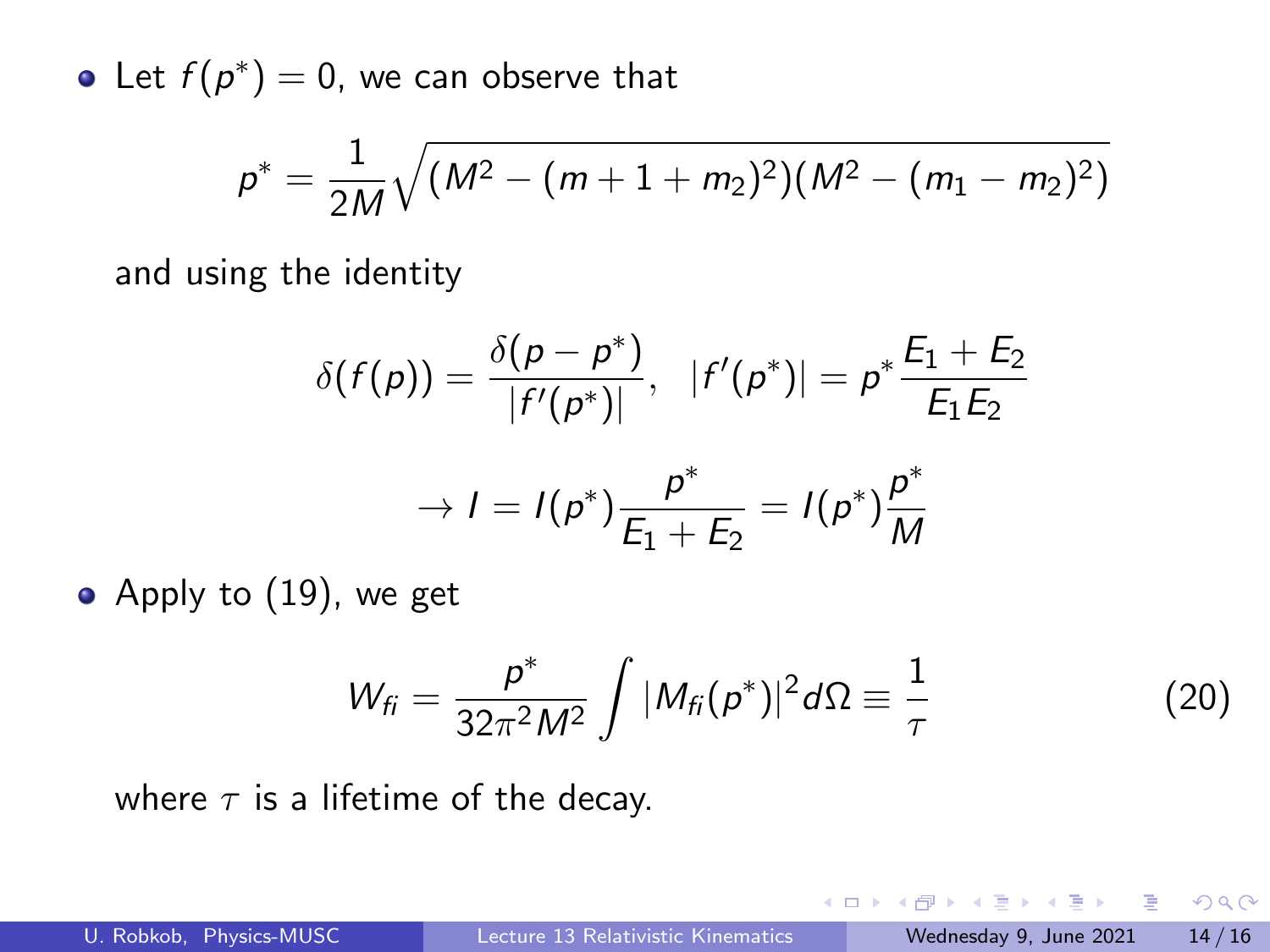#### Mandelstam Variables

• From the decay  $X \to Y_1 + Y_2$ , with the conserve energy-momentum  $P^\mu=(p_1+p_2)^\mu$ , the Mandelstam variables are defined to be

$$
s = P2 = (p1 + p2)2, t = (P - p1)2 = p22, u = (P - p2)2 = p12 (21)
$$



• IN the CM-frame, we observe that

$$
s = \sqrt{M}, \ \rho = \rho^* = \frac{\lambda^{1/2}(M^2, m_1^2, m_2^2)}{2\sqrt{s}} \tag{22}
$$

 $\leftarrow$   $\Box$ 

$$
\lambda(x, y, z) = x^2 + y^2 + z^2 - 2xy - 2xz - 2yx
$$
 (23)

It is called Stuckelberg function.